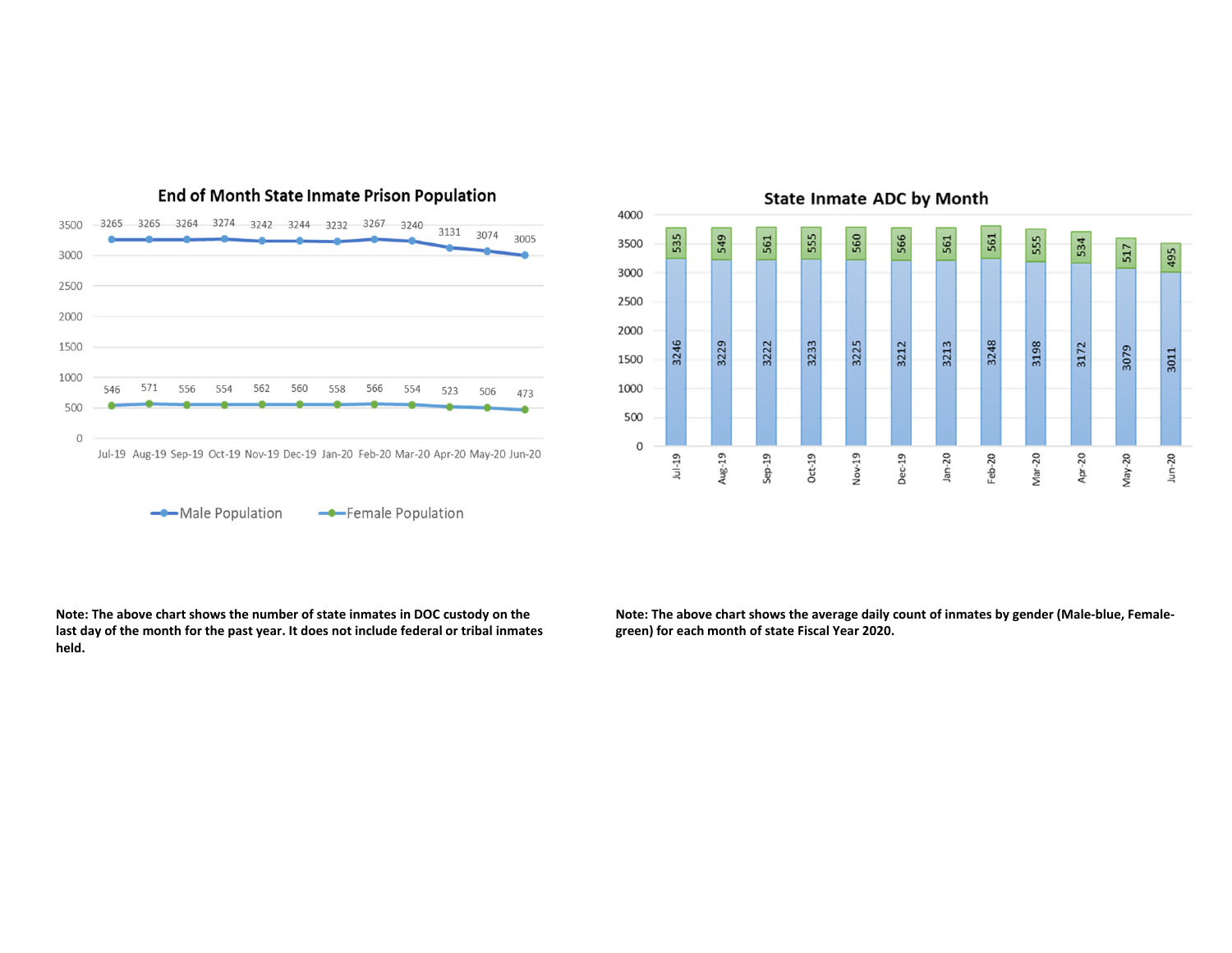

**Note: The charts on this page illustrate the breakdown of primary crimes for male, female and all offenders by crime type: violent, non‐violent and drug for each month of state Fiscal Year 2020.**



**Breakdown of Crimes for Male Offenders** 

**Breakdown of Crimes for Female Offenders**